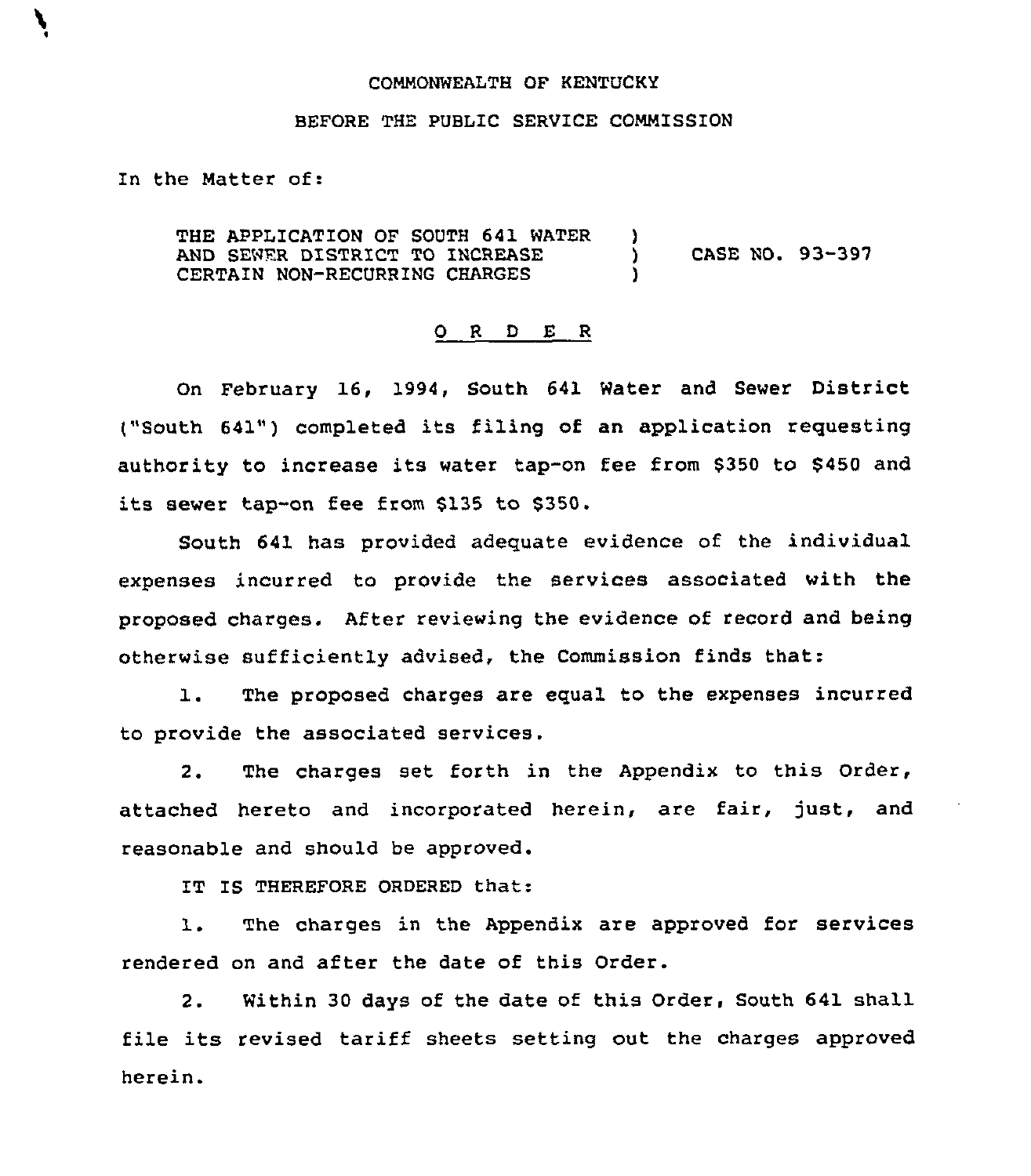Done at Frankfort, Kentucky, this 3rd day of March, 1994.

PUBLIC SERVICE COMMISSION

Chairman z Vice Chairman

Commissioner

ATTEST:

 $\boldsymbol{\prime}$ 

Executive Director